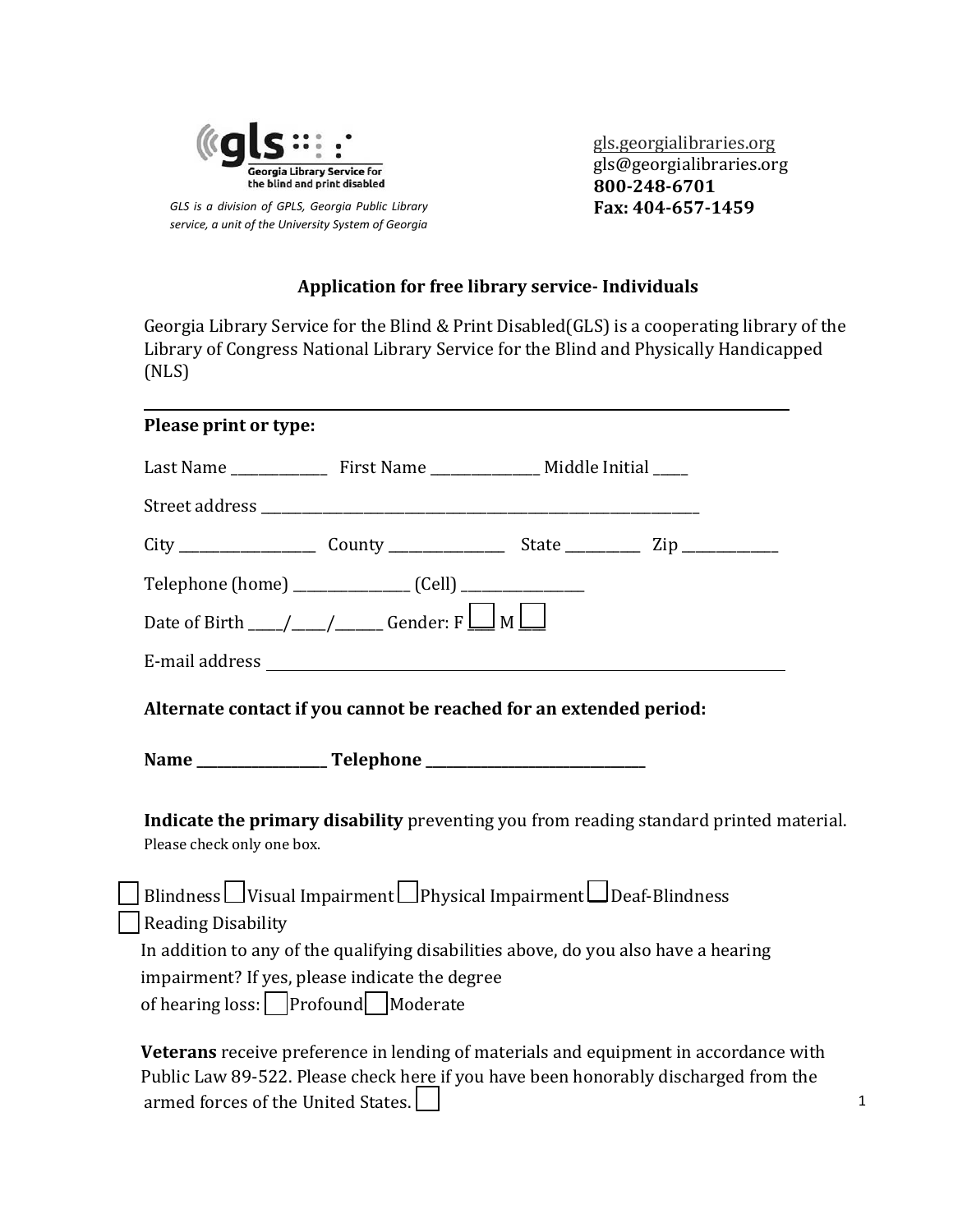Eligibility of blind and other disabled persons for loan of library materials The following people are eligible for service: residents of the United States, including territories, insular possessions, the District of Columbia, and American citizens living abroad.

- 1. Those people whose visual acuity, as determined by competent authority, is 20/200 or less in the better eye with correcting lenses, or whose widest diameter of visual field subtends an angular distance no greater than 20 degrees.
- 2. Those with physical disabilities are eligible as follows:

a. Persons whose visual impairment, with correction and regardless of optical measurement, is certified by competent authority as preventing the reading of regular printed material.

b. Persons certified by competent authority as unable to read or unable to use regular printed material because of physical limitations.

c. Persons certified by competent authority as having a reading disability resulting from organic dysfunction and of sufficient severity to prevent reading regular printed material in a conventional manner.

# Certifying authority:

Eligibility must be certified by one of the following: doctor of medicine, doctor of osteopathy, ophthalmologist, optometrist, psychologist, registered nurse, therapist, and professional staff of hospitals, institutions, and public or welfare agencies (such as an educator, a social worker, case worker, counselor, rehabilitation teacher, certified reading specialist, school psychologist, superintendent, or librarian).

To Be Completed by Certifying Authority: I certify that the named applicant requesting library service is unable to read or use regular printed material for the reason indicated on this form.

#### Please print or type:

Name Title

| Organization |  |  |
|--------------|--|--|
|--------------|--|--|

Address Zip \_\_\_\_\_\_\_\_\_ Email \_\_\_\_\_\_\_\_\_\_\_\_\_\_\_\_\_\_\_

 $4.75^{\circ}$  +  $\%$ .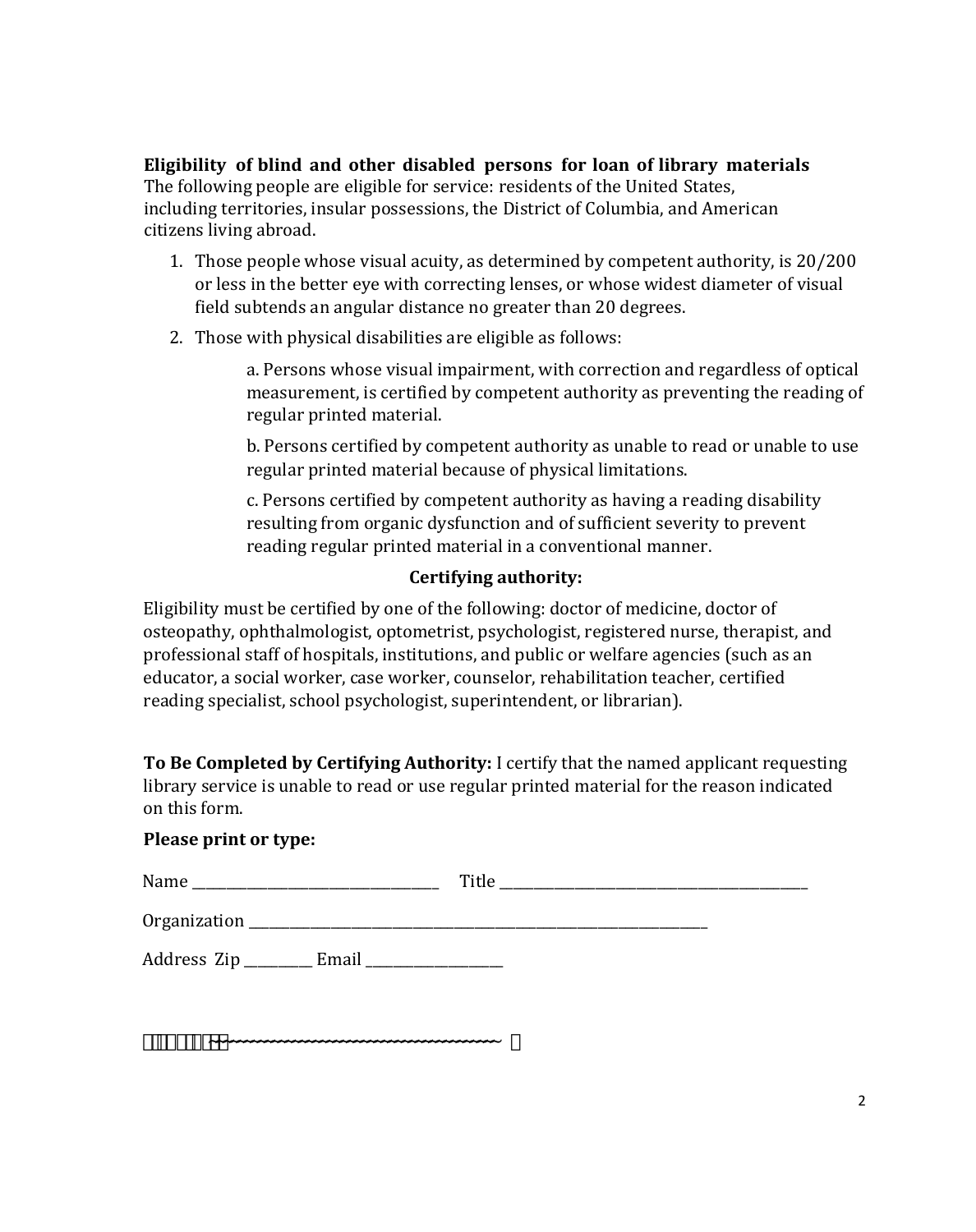# **Books, magazines, materials and Equipment:**

Would you like to receive updates on GLS services, including the quarterly GLS newsletter HourGLASS? Please tell us the best method of keeping you informed.  $\Box$  U.S. Postal Service  $\Box$  E-mail

A GLS Reader Advisor will call you to completely process your application and allow you to indicate interest in equipment (i.e. headphones, pillow speakers, magazines, Braille material or music instruction material.)

Are you interested in information about:

□ Bookshare (read free accessible ebooks on your computer or tablet) PINES library card (large print books and audio described DVDs and Blurays)

 $\Box$  NFB-NEWSLINE (audio news accessed through an app or your telephone) Georgia Radio Reading Service, GaRRS (audio news and books accessed through a free special radio, your phone, or an app)

# **Reading Preferences:**

Please select one of the options below:

 $\Box$  Send only the specific titles I request. Do not select books for me.  $\prod$ I wish to have books selected for me.

If you choose the 2<sup>nd</sup> option a Reader Advisor call will also allow you to select genre and reading interest preferences. To start, please provide 2 or 3 authors and/or titles that you like:

Other preferences:

I wish to receive books in the following languages:

I do not wish to receive books that contain:  $\Box$  Strong language  $\Box$  Violence

 $\Box$  Explicit descriptions of sex